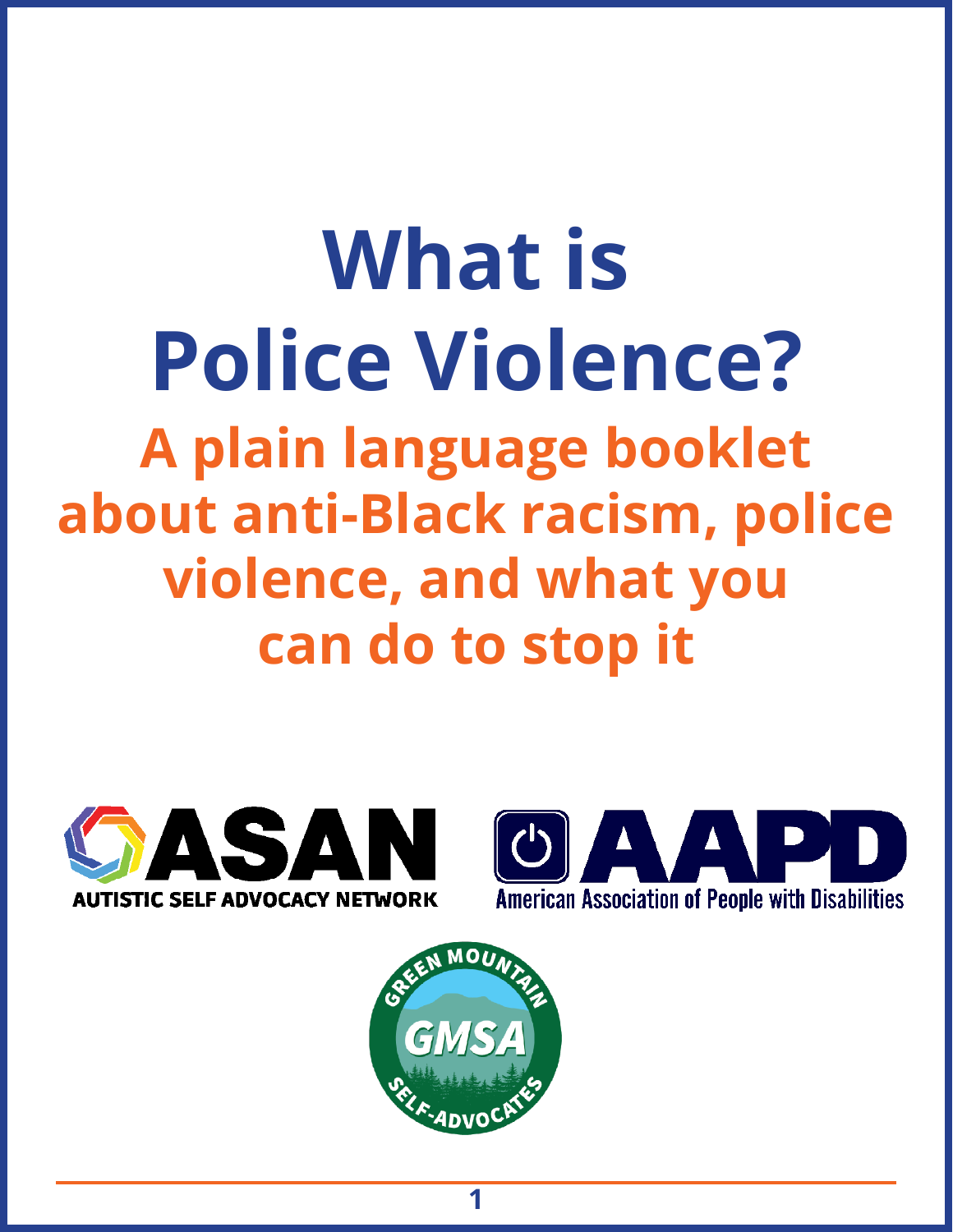## Introduction

We are writing this booklet in June of 2020. Right now, there are protests all over the country about racism and police violence. We wrote this booklet in plain language so as many people as possible can understand the protests.

There is a lot to know about racism and police violence. We can't talk about everything in this short booklet. We will tell you where to learn more. And, we will work on more resources. This booklet is just to get you started.

**Racism** is when people are treated unfairly because of their race.

**Anti-Black racism** is when Black people are treated unfairly because they are Black.

People can do racist things. For example:

Byron is Black. He wants to rent a house.

Tyler is white. He owns a house, and wants to rent it out.

Byron comes to see Tyler's house.

Tyler lies to Byron because Byron is Black.

Tyler tells Byron that the house is not up for rent.

Tyler only wants to rent his house to white people.

Tyler was being racist when he lied to Byron.

Society does racist things. For example:

There are many times where a Black person and a white person do the same crime.

Usually, the Black person will go to jail for longer.

The white person might not even go to jail!

The way our society deals with crime is racist.

It is set up to hurt Black people.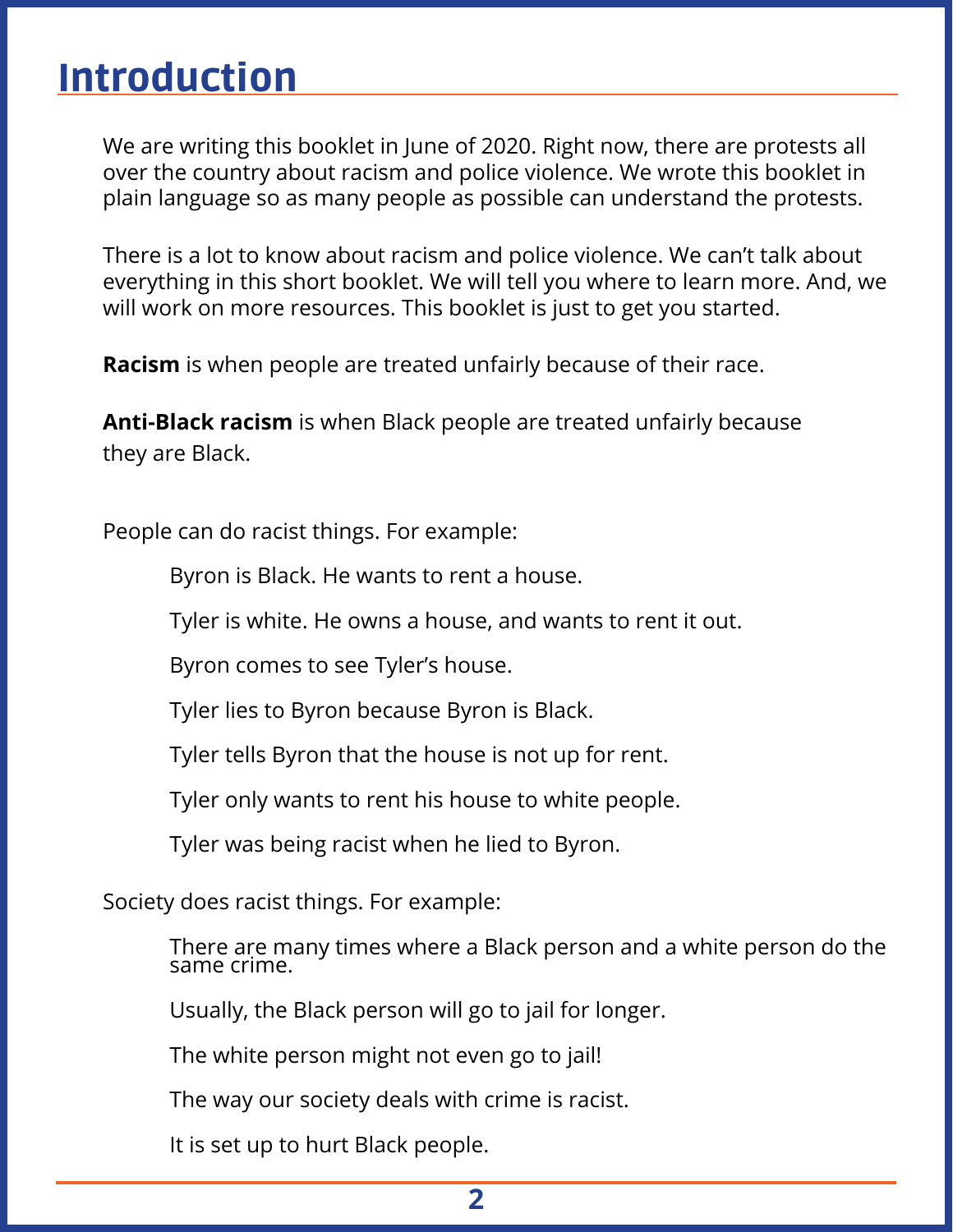In the United States, racism is part of our government. It is part of our courts. Racism is built into the way the United States works. The United States is set up to be better for white people than for people of color. And, most of the people running the country are white. This means that our country has the power to treat people of color unfairly. They often do, and our country is especially unfair to Black people.

We can work to stop this. We can learn more about how our country is unfair. We can work to make it fair.

#### Racism and the police

Racism is a big part of how the police work. This has been true since the United States started.

In the United States, police helped protect slavery. They didn't help protect Black people. They helped catch enslaved people who tried to escape.

After the Civil War, some states passed new laws that kept white people and Black people apart. These laws gave white people more power. These laws treated Black people unfairly. This was called **segregation**. The laws about segregation were called **Jim Crow laws**. The police enforced these laws. They hurt Black people.

Black people protested to end segregation. After decades of protesting, the laws changed. But racism did not change. States and the US government started making different, unfair laws to put more Black people in jail. They made the police much bigger.

Between [1992](https://www.hsdl.org/?view&did=792292) and [2018,](https://ucr.fbi.gov/crime-in-the-u.s/2018/crime-in-the-u.s.-2018/tables/table-74) we got 250,000 more police in the U.S. And, they put [many more](https://sentencingproject.org/wp-content/uploads/2016/01/Trends-in-US-Corrections.pdf) Black people in jail. In 1980, there were 500,000 people in jail or prison in the U.S. In 2016, there were 2,200,000 people in jail or prison.

The police still put Black people in prison much more often than they put white people in prison. When Black people are in jail, they can be forced to work for free. Also, they can be stopped from voting.

So, the police have always been a big part of how the United States hurts Black people. This is still true today.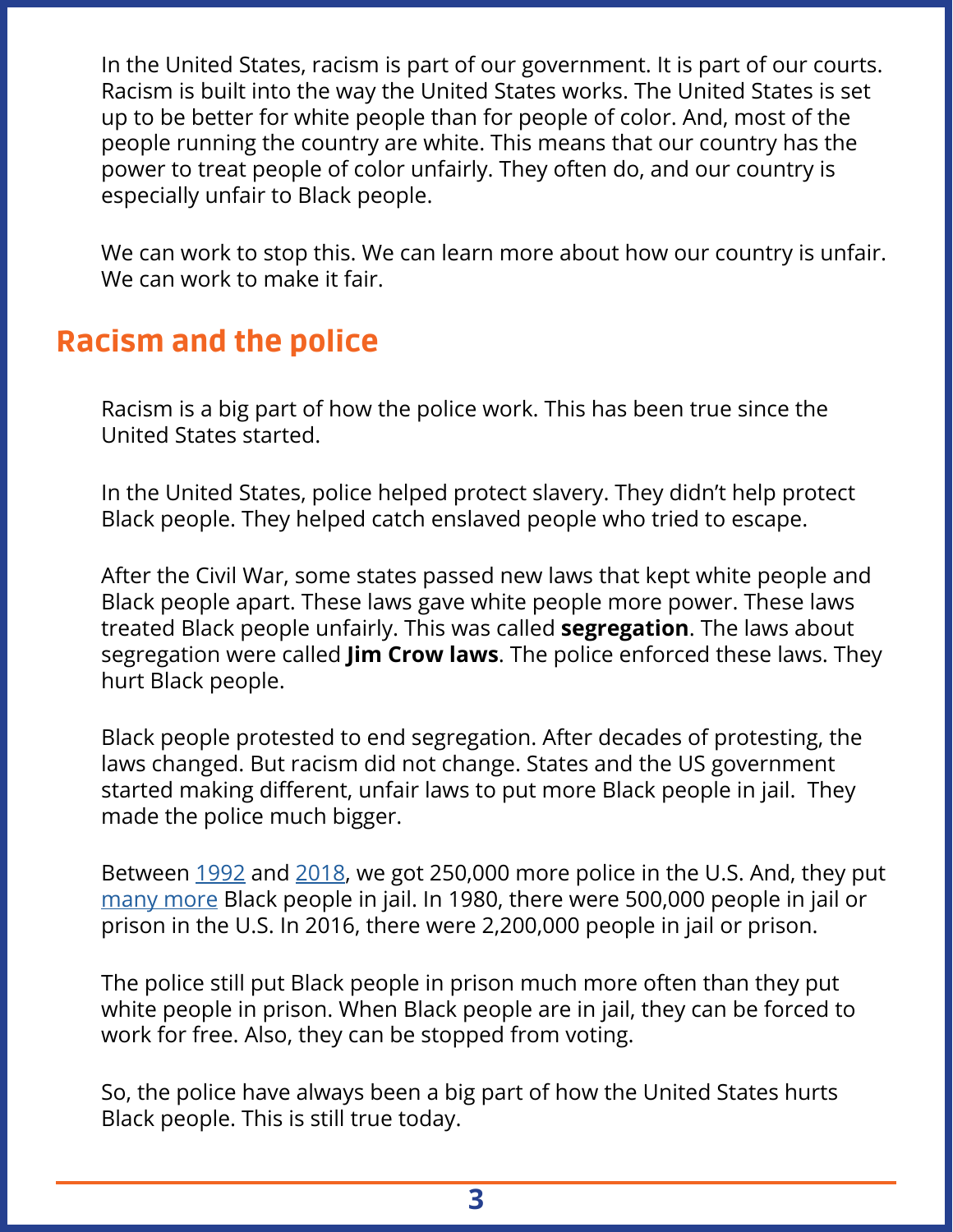A lot of white people don't realize the police are dangerous because police have never hurt *them*. But police are very dangerous to Black people. Police hurt Black people all the time. They especially hurt Black people with disabilities.

Black people do not commit more crimes. But:

- More police patrol neighborhoods where lots of Black people live.
- Police arrest Black people more than they arrest other people.
- Police put Black people in jail more often than they put other people in jail.
- If a white person and a Black person do the same crime, police will often arrest the Black person and let the white person go.
- Police hurt and kill Black people more than other people. When police hurt and kill people, it is called **police violence.**

Racism isn't just about one person being unfair. It is also about society. When we talk about police, we are talking about society. We are not talking about any specific police officer. We are talking about police in general. The problem isn't just that some police are racist. The problem is that all police are a part of a racist system.

#### Police violence

Police are not supposed to hurt or kill people for no reason. But they do. It happens all the time. In 2019, police killed [at least 1,000](https://www.washingtonpost.com/graphics/2019/national/police-shootings-2019/) people in the U.S.

We are writing this factsheet in June 2020. Here are some times in the last 8 years that police have killed Black people for no reason:

- In 2012, an off-duty police officer shot [Rekia Boyd](https://abc7chicago.com/dante-servin-chicago-cop-rekia-boyd-not-guilty/672864/) in the back of her head. She was walking home with friends.
- In 2014, a police officer choked **Eric Garner** until he died. [Eric Garner](https://www.nytimes.com/2019/07/16/nyregion/eric-garner-case-death-daniel-pantaleo.html) told the police 11 times that he could not breathe.
- In 2014, a police officer shot [Michael Brown](https://www.theguardian.com/world/2014/sep/13/ferguson-video-shows-michael-brown-hands-raised) six times. He had his hands up and was asking not to be hurt.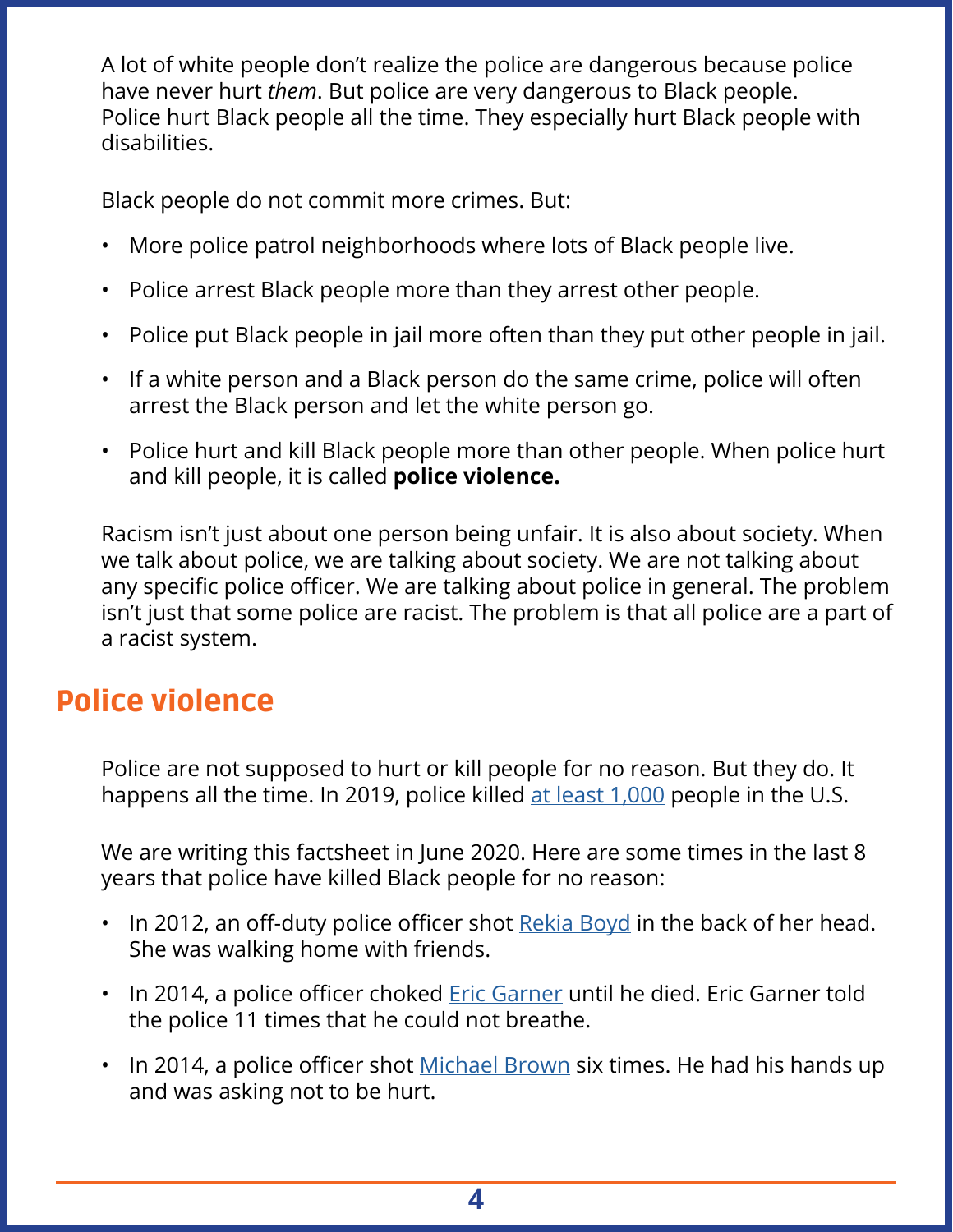- In 2014, a police officer shot 12-year-old [Tamir Rice](https://www.nytimes.com/2015/01/23/us/in-tamir-rice-shooting-in-cleveland-many-errors-by-police-then-a-fatal-one.html). He was playing with a toy gun. Police claimed they thought it was a real gun.
- In 2015, a police officer shot [Walter Scott](https://www.nytimes.com/2015/04/08/us/south-carolina-officer-is-charged-with-murder-in-black-mans-death.html) five times in the back, after pulling him over because one of his brake lights did not work.
- In 2016, a police officer shot [Philando Castile](https://www.vox.com/2016/7/7/12116288/minnesota-police-shooting-philando-castile-falcon-heights-video) seven times in his car. The police had pulled him over because he was Black. His partner and her 4-year-old daughter were in the car.
- In 2016, two police officers shot **[Alton Sterling](https://www.cnn.com/2019/08/01/us/alton-sterling-baton-rouge-police/index.html) six times while they were** restraining him on the ground.
- In 2018, two police officers shot **[Stephon Clark](https://www.theroot.com/stephonclark-one-year-later-there-is-still-no-justic-1833370990) eight times while he stood in** his grandparents' backyard. They claimed that they thought his cell phone was a gun.
- In 2018, an off-duty police officer shot **[Botham Jean](https://www.nbcnews.com/news/us-news/dallas-officer-enters-apartment-she-mistakes-her-own-fatally-shoots-n907411) after breaking into his** home. She claimed that she thought he was in *her* home.
- In 2019, a police officer shot **[Atatiana Jefferson](https://www.theroot.com/forth-worth-officer-indicted-on-murder-charge-for-fatal-1840563938)** through the window of her home while she was babysitting her nephew.
- In 2020, police broke into **Breonna Taylor's home and shot her nine times** while she slept.
- In 2020, a police officer knelt on [George Floyd](https://www.nytimes.com/2020/05/31/us/george-floyd-investigation.html)'s neck for almost 9 minutes, choking him to death, while other police officers stood by and let him. George Floyd told the police that he was dying, and they made jokes about it.

These are just a few examples. There have been many, many more times when police killed Black people for no reason. And there are even more times when police *hurt* Black people for no reason.

The law is set up to make it easier for police to get away with hurting people. For example, police are not supposed to put people in danger. But when they do, the law makes it hard to punish them. There are lots of rules that make it harder for people to win in court against police.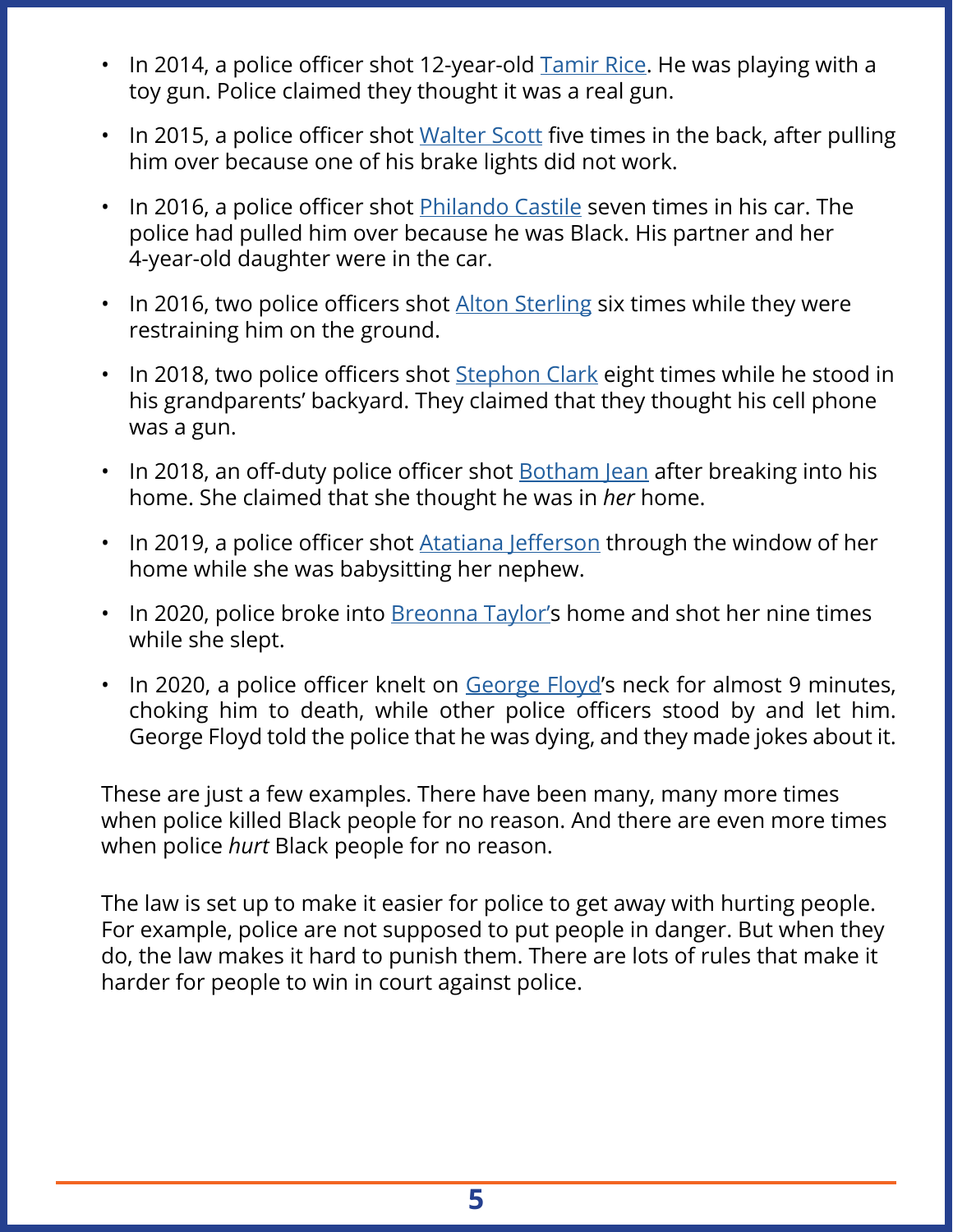When the police hurt or kill someone for no reason, they usually don't get in trouble. We gave 12 examples of times when police murdered Black people. In 7 of these examples, the police who murdered someone got away with it. Many of them were never even charged with a crime. In 2 of the examples, the police went to jail. In the last 3 examples, we are still waiting to find out if the police will go to jail for murder.

These are all reasons why people are angry about police violence right now. We are angry too.

## Police violence and disability

Police violence affects people with disabilities. It especially affects Black people with disabilities. Here are some ways police violence hurts people with disabilities:

- Up to half of the people hurt by police are people with disabilities.
- When police kill people, they blame the person's disability. For example:
	- Sometimes, police choke someone to death. Then, they try to say that the person died because they had asthma, high blood pressure, or another medical condition. But the person wouldn't have died if they weren't choked.
- Police think our disabilities mean that we are violent or suspicious. For example:
	- Autistic people might move differently. We might not make eye contact, and we might not talk. We might not be able to understand directions. We might have meltdowns. Police officers can say these things are threatening. Police officers have arrested, hurt, and sometimes killed many autistic people.
	- Many of the people killed by the police are having mental health problems. People with mental health disabilities are not more violent than anyone else. But police think they are. Instead of helping the person calm down, the police shoot them.
	- Deaf people might not be able to hear what a police officer is saying. The police have shot Deaf people for not following directions, even when other people are yelling that the person is Deaf.
- Police are in schools. Sometimes a kid with a disability will be having a problem. When that happens, teachers are supposed to help. But sometimes, school police will come instead. Instead of helping, police will arrest the kid. Often, they will hurt the kid.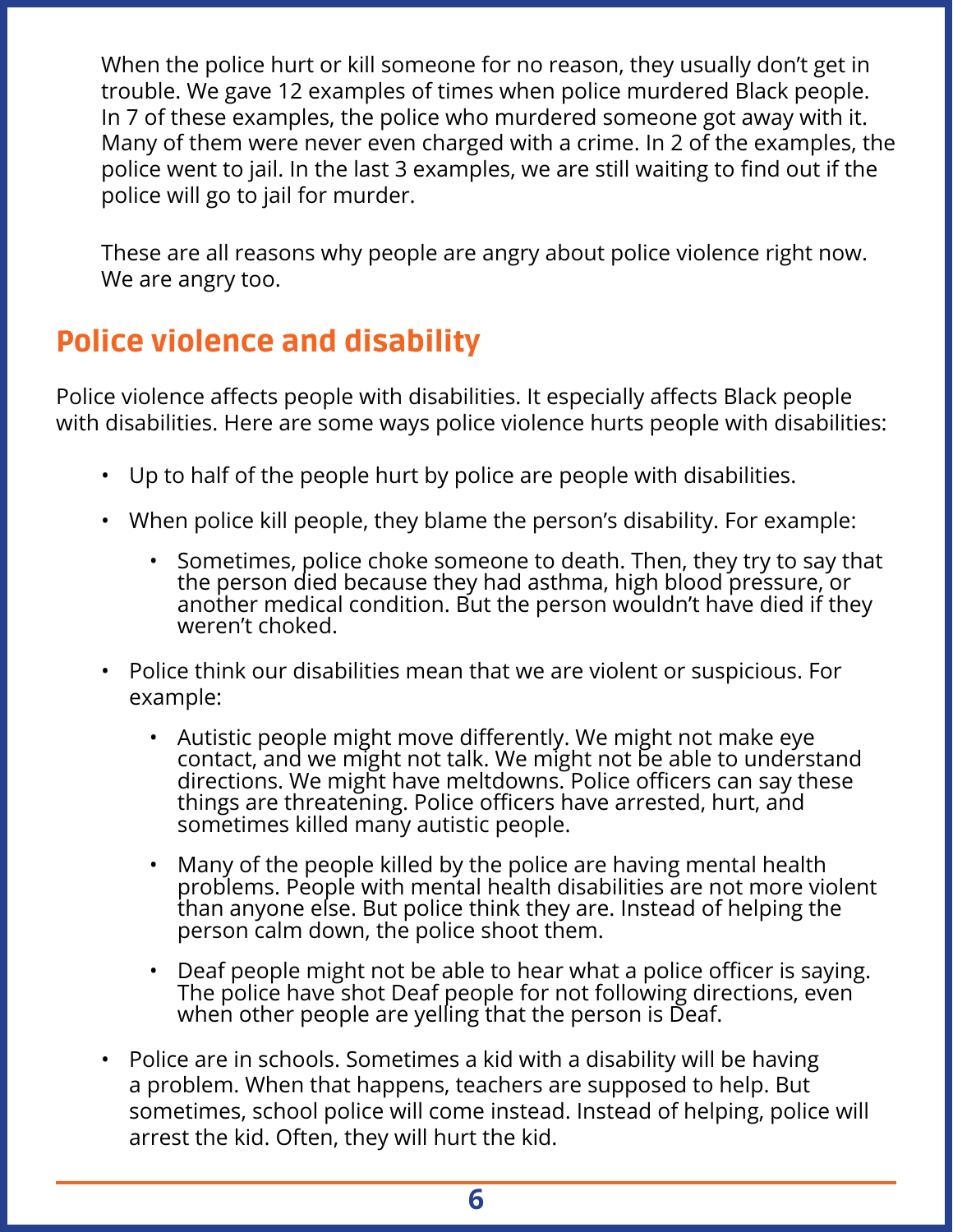- Police are in hospitals. If someone in a hospital is upset and having problems, the doctors are supposed to help them. But sometimes, they call the police instead. Then, the police arrest the person and take them to jail. They might hurt the person. This also means the person does not get the health care they needed in the hospital.
- People with disabilities get put in jail more often than people without disabilities.

None of these things should happen to anyone, whether or not they have a disability. But they do. They happen more often to people with disabilities. And, they happen most often to Black people with disabilities.

## What to do About police violence

Police violence is wrong. It needs to stop. There are things you can do to help.

*You can support the Black Lives Matter movement.* The protest movement you might hear the most about is called Black Lives Matter. They try to stop police from hurting and killing people. They want to make police follow the rules. They also want to change the rules so that they are more fair to Black people.

*"Why is it called Black Lives Matter? Why not all lives?"* It is called that because Black people are under attack by the police. When police kill Black people they don't get in trouble very often. When that happens, our society is not acting like Black lives matter. It is important to say Black lives matter because we want to change how our society treats Black people.

*You can advocate to change how the police work in your community.*

There are laws and rules that say what police can and cannot do. You can advocate to make those laws and rules better.

The website Campaign Zero has 10 ideas for what to change. Some of the ideas are:

- Put communities in charge of the police.
- Make it illegal for police to hurt people for no reason.
- Don't let the police get weapons from the military.
- If police kill someone, there should be a trial.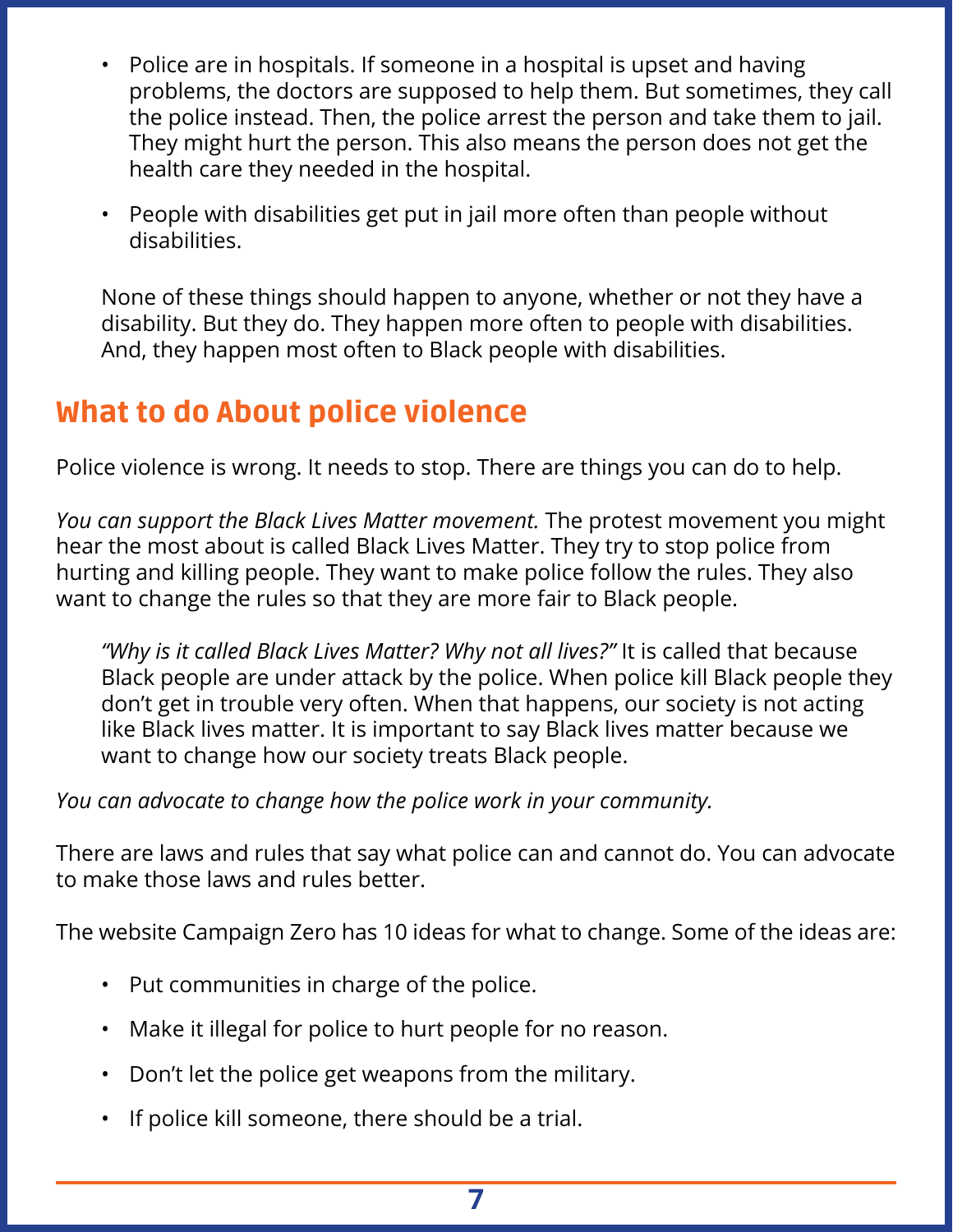Campaign Zero has a lot of information. They explain how you can help your town or state make big changes. You can use their resources to stop police violence.

We can also spend less money on the police. Every town and every state has to decide how it will spend its money. Right now, a lot of towns and states spend a lot of money on the police. We could decide to spend less money on the police. Then, we could spend more money on other things, like schools or health care. There are lots of ways to take care of our communities that aren't police. We can spend money on taking care of each other, instead of on the police. Then, there can be fewer police. This idea is also called **defunding the police.**

When people talk about fixing the police, they often talk about training. They think that police need training on racism. They think that police need training about people with disabilities. They think that police need training on how to do their job without hurting people. Training can be good. But, police already get a lot of this training. They know that they are not supposed to hurt people. But they keep hurting people. Training is not enough.

We need to make more rules about what the police can and can't do. And we need to make the police follow those rules. If they break the rules, we need to hold them accountable. Making police follow the rules is called **police accountability.**

#### *Talk to people in your life about how police violence is wrong.*

Some people, usually white people, have wrong ideas about police violence. They think that police don't hurt anyone unless they really have to. The facts show that this is not true. You can talk to people about this. Then, those people can help fight to end police violence.